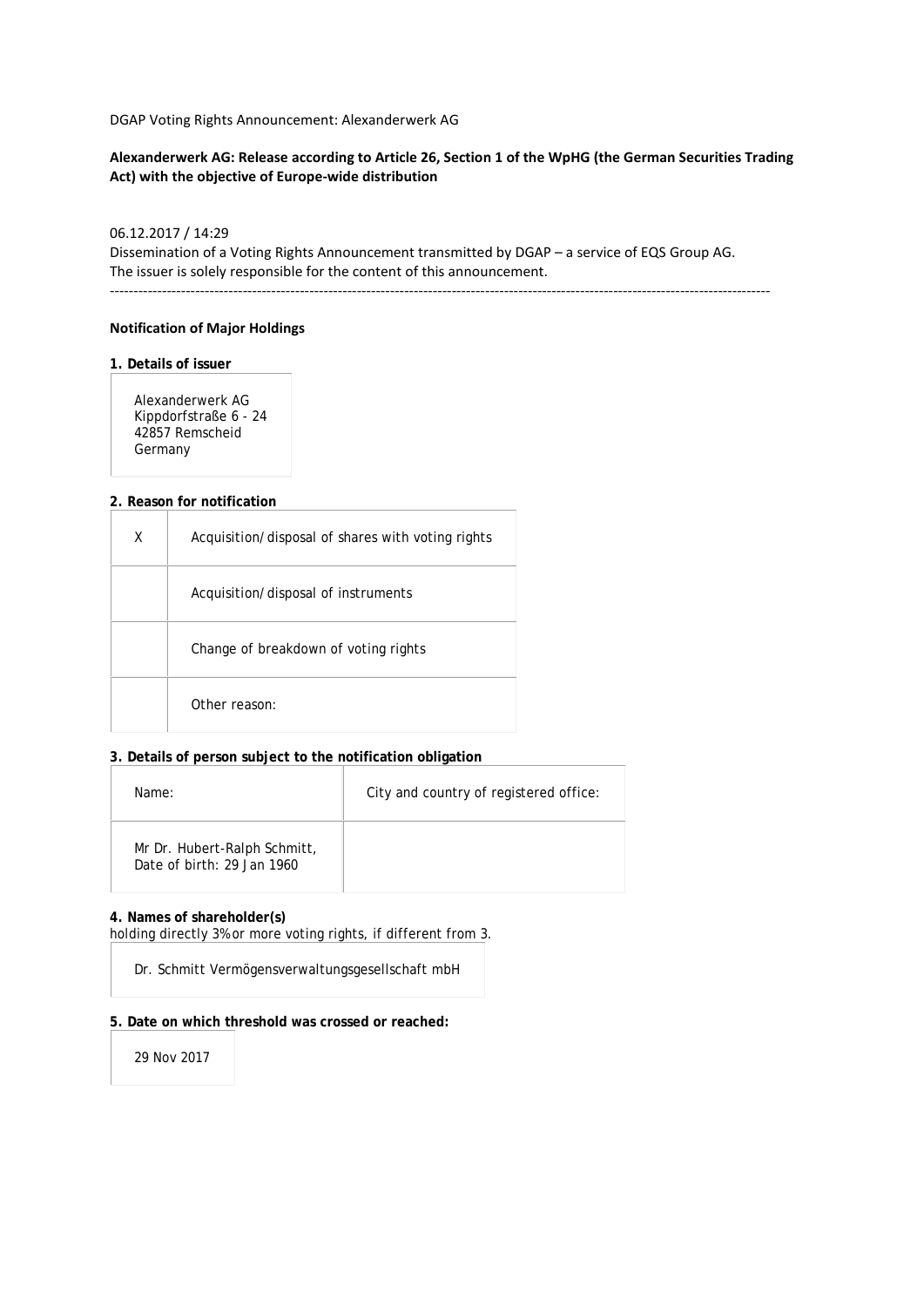## **6. Total positions**

|                          | % of voting<br>rights attached<br>to shares<br>(total of 7.a.) | % of voting rights<br>through instruments<br>(total of $7.b.1 +$<br>7.b.2) | total of<br>both in %<br>$(7.a. +$<br>7.b.) | total number of<br>voting rights of<br>issuer |
|--------------------------|----------------------------------------------------------------|----------------------------------------------------------------------------|---------------------------------------------|-----------------------------------------------|
| Resulting<br>situation   | 15.02%                                                         | $0\%$                                                                      | 15.02 %                                     | 1800000                                       |
| Previous<br>notification | 14.80 %                                                        | $n/a$ %                                                                    | $n/a$ %                                     |                                               |

### **7. Notified details of the resulting situation a. Voting rights attached to shares (Sec.s 21, 22 WpHG)**

| <b>ISIN</b>  | absolute                 |                            | in $%$                   |                            |
|--------------|--------------------------|----------------------------|--------------------------|----------------------------|
|              | direct<br>(Sec. 21 WpHG) | indirect<br>(Sec. 22 WpHG) | direct<br>(Sec. 21 WpHG) | indirect<br>(Sec. 22 WpHG) |
| DE0005032007 | 1000                     | 269340                     | 0.06%                    | 14.96 %                    |
| Total        | 270340                   |                            | 15.02 %                  |                            |

## **b.1. Instruments according to Sec. 25 para. 1 No. 1 WpHG**

| Type of<br>instrument | Expiration or<br>maturity date | Exercise or<br>conversion period | Voting rights<br>absolute | Voting<br>rights in % |
|-----------------------|--------------------------------|----------------------------------|---------------------------|-----------------------|
|                       |                                |                                  |                           | %                     |
|                       |                                | Total                            |                           | %                     |

# **b.2. Instruments according to Sec. 25 para. 1 No. 2 WpHG**

| Type of<br>instrument | Expiration or<br>maturity date | Exercise or<br>conversion<br>period | Cash or<br>physical<br>settlement | Voting rights<br>absolute | Voting<br>rights<br>in $%$ |
|-----------------------|--------------------------------|-------------------------------------|-----------------------------------|---------------------------|----------------------------|
|                       |                                |                                     |                                   |                           | %                          |
|                       |                                |                                     | Total                             |                           | %                          |